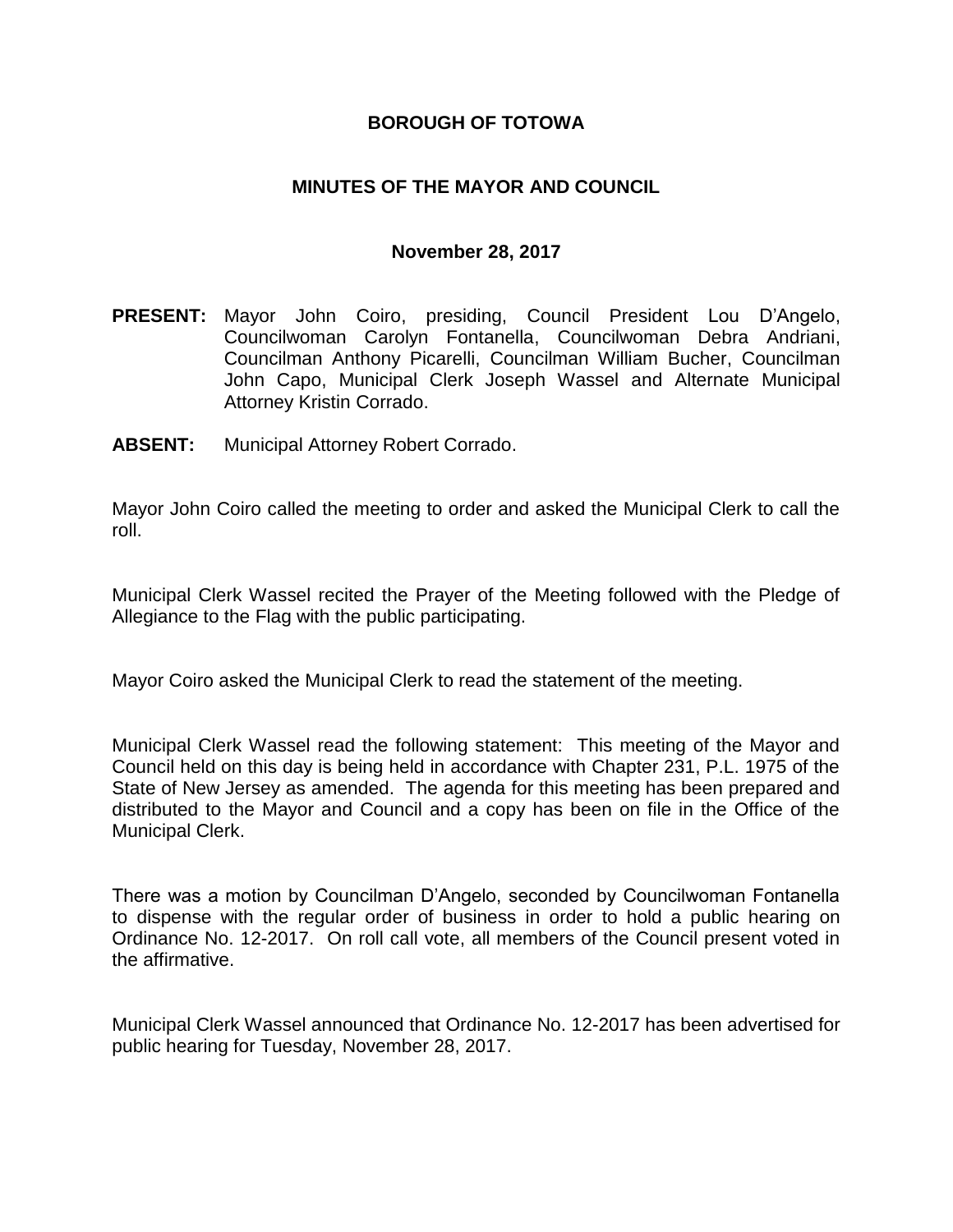Municipal Clerk Wassel read the legal notice and the title of Ordinance No. 12-2017.

There was a motion by Councilman D'Angelo, seconded by Councilwoman Fontanella to open the public hearing. On roll call vote, all members of the Council present voted in the affirmative.

Mayor Coiro asked if any citizens wished to be heard on Ordinance No. 12-2017.

CITIZENS HEARD:

There were no citizens who wished to be heard.

There was a motion by Councilman D'Angelo, seconded by Councilwoman Fontanella to close the public hearing. On roll call vote, all members of the Council present voted in the affirmative.

Municipal Clerk Wassel read Ordinance No. 12-2017 by title:

# **ORDINANCE NO. 12-2017**

#### **ORDINANCE OF THE BOROUGH OF TOTOWA, IN THE COUNTY OF PASSAIC, NEW JERSEY AUTHORIZING THE FINANCIAL AGREEMENT BETWEEN THE BOROUGH AND THE REDEVELOPER PURSUANT TO THE LOCAL REDEVELOPMENT AND HOUSING LAW, N.J.S.A. 40A:12A-1, ET SEQ.**

There was a motion by Councilman D'Angelo, seconded by Councilwoman Fontanella to adopt Ordinance No. 12-2017 on second and final reading. On roll call vote, all members of the Council present voted in the affirmative.

There was a motion by Councilman D'Angelo, seconded by Councilwoman Fontanella to revert to the regular order of business. On roll call vote, all members of the Council present voted in the affirmative.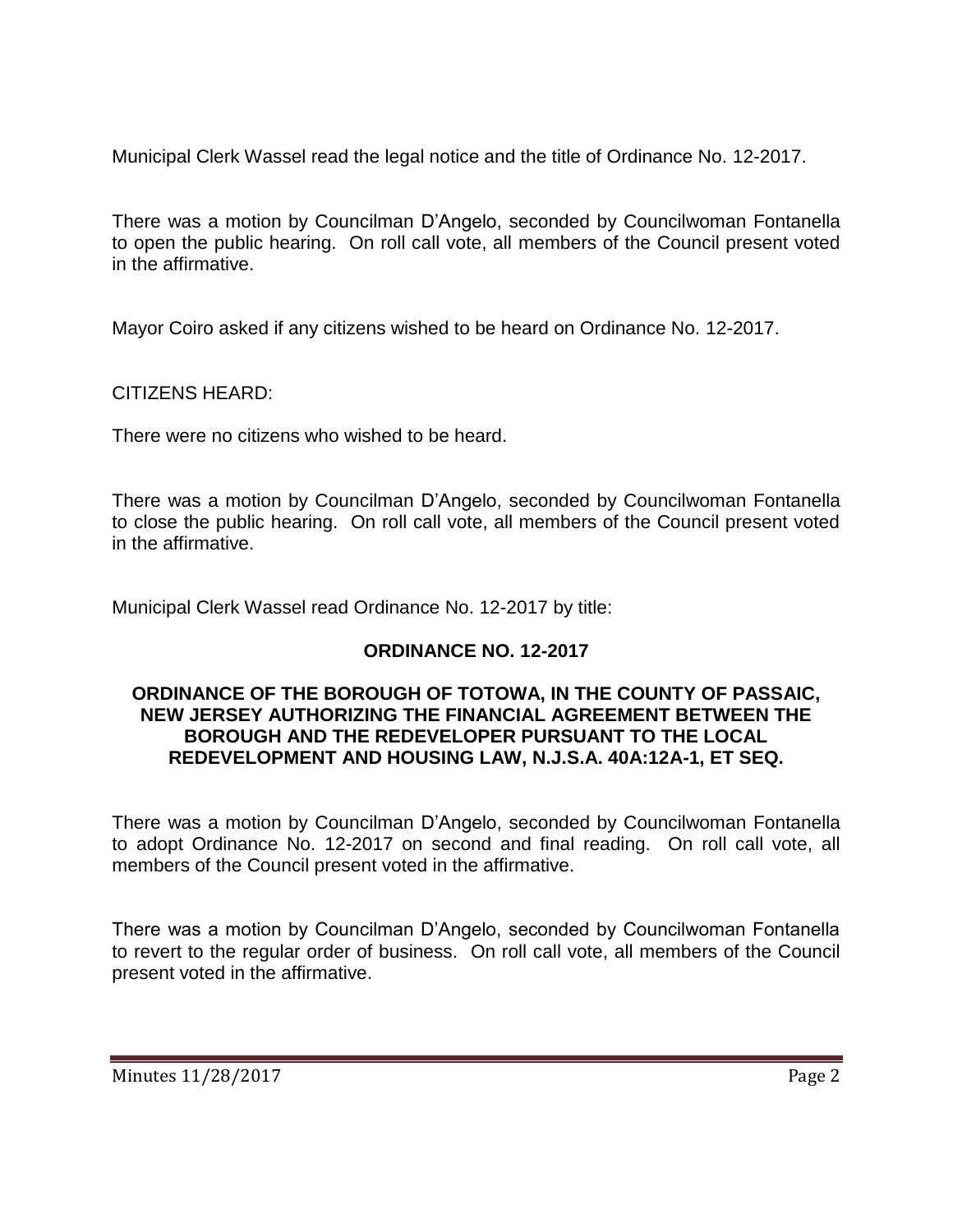Mayor Coiro asked if any members of the Council, the Municipal Clerk or the Municipal Attorney wished to address the Council.

Councilman D'Angelo: Announced that he attended his first election for Fire Chief and Rich Schopperth won the election with 40 votes. Mayor Coiro: Said we will swear him in on January 1, 2018.

Councilwoman Andriani: Commented that the Annual Tree Lighting will take place this Friday, December  $1<sup>st</sup>$  at 6:30 p.m. with the Washington Park School chorus performing.

CITIZENS HEARD:

There were no citizens who wished to be heard.

There was a motion by Councilwoman Fontanella, seconded by Councilwoman Andriani to approve the Minutes of the Mayor and Council for the meeting of November 14, 2017. On roll call vote, all members of the Council present voted in the affirmative. Councilman Bucher abstained from the voting.

## COMMITTEE ON FINANCE:

There was a motion by Councilman Picarelli, seconded by Councilman D'Angelo to approve Resolution No. 2017-24 for the payment of bills. On roll call vote, all members of the Council present voted in the affirmative.

There was a motion by Councilman Picarelli, seconded by Councilman D'Angelo to adopt the following resolution authorizing the Treasurer to issue refunds to various property owners pursuant to State Tax Court judgments. On roll call vote, all members of the Council present voted in the affirmative.

#### RESOLUTION

WHEREAS, there has been a State Tax Court judgment to reduce the evaluation on the following.

NOW, THEREFORE, BE IT RESOLVED, that the Treasurer of the Borough of Totowa is authorized to refund this amount.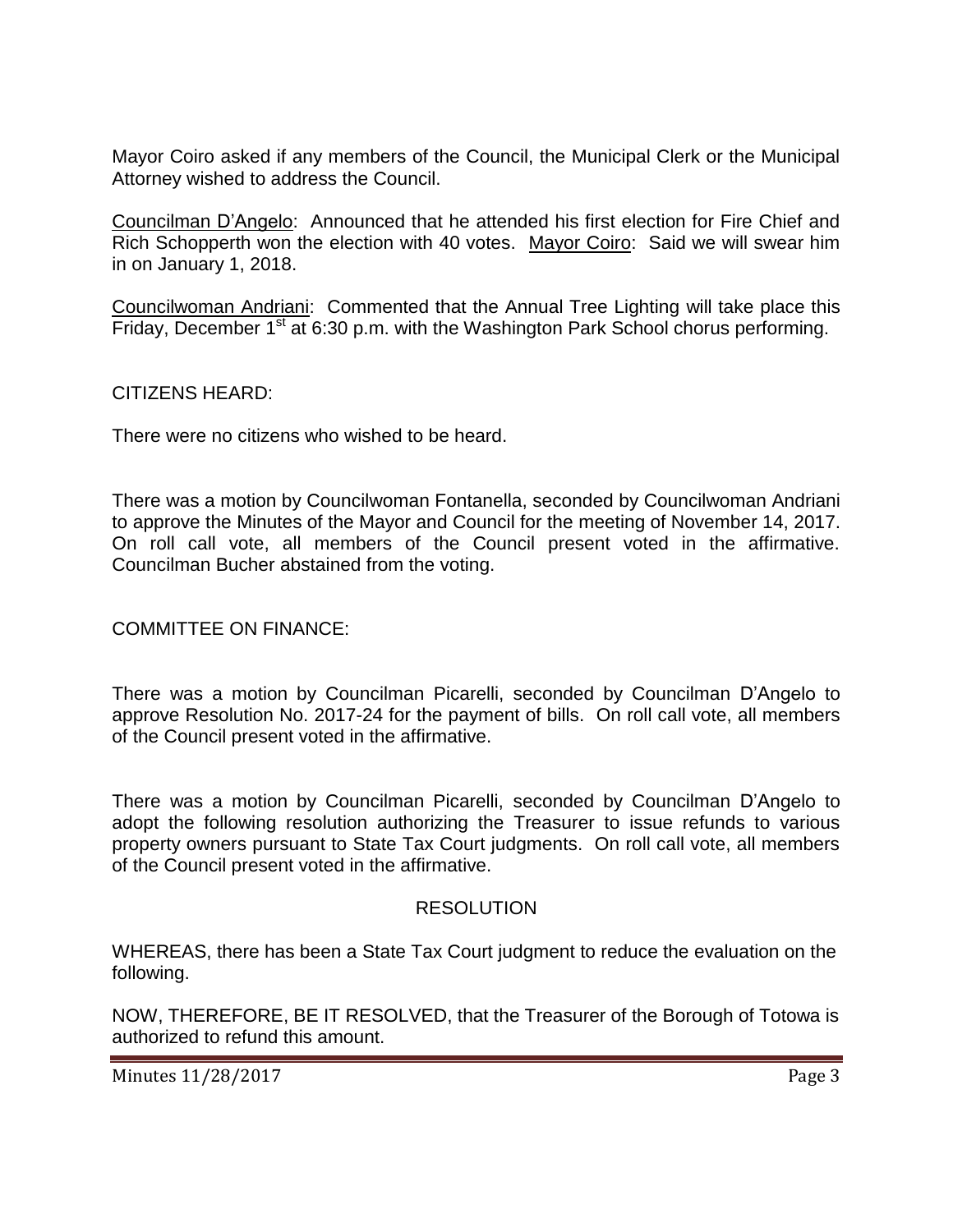| <b>BLK</b> | <b>LOT</b> | <b>PROPERTY/OWNER</b>                        | <b>PAYABLE TO</b>             | YEAR | <b>FROM</b> | то          | <b>AMOUNT</b> |
|------------|------------|----------------------------------------------|-------------------------------|------|-------------|-------------|---------------|
| 11         | 12.01      | 145 Shepherds Lane<br><b>SAR Realty, LLC</b> | "Robert Gaccione, Esq.        | 2014 | 2.670.900   | 1.900.000   | \$16,358.50   |
|            |            |                                              | Attorney for SAR Realty, LLC" | 2015 | 2.539.900   | 1.650.000   | \$20,325.32   |
|            |            |                                              |                               | 2016 | 2.539.900   | 1.650.000   | \$20,903.75   |
|            |            |                                              | Mail To:                      | 2017 | 2.539.900   | 1.650.000   | \$20,992.74   |
|            |            |                                              | Robert Gaccione, Esq.         |      |             |             |               |
|            |            |                                              | Gaccione Pomaco, P.C.         |      |             |             |               |
|            |            |                                              | 524 Union Avenue              |      |             | Total check | \$78,580.31   |
|            |            |                                              | P.O. Box 96                   |      |             |             |               |
|            |            |                                              | Belleville, NJ 07109          |      |             |             |               |

There was a motion by Councilman Picarelli, seconded by Councilman D'Angelo to adopt the following resolution authorizing the Treasurer to issue refunds to various property owners due to overpayment of  $4<sup>th</sup>$  Quarter 2017 taxes. On roll call vote, all members of the Council present voted in the affirmative.

#### RESOLUTION

WHEREAS, there has been an overpayment of taxes on the properties listed below; and

WHEREAS, the taxpayer is entitled to a refund; and

WHEREAS, the chart sets forth the refund as follows:

## 4<sup>th</sup> Qtr 2017

| <b>Block</b> | Lot | <b>Property/Owner</b>                                         | Payable to:                                                                                           | <b>OVERPAYMENT</b> |
|--------------|-----|---------------------------------------------------------------|-------------------------------------------------------------------------------------------------------|--------------------|
| 13           | 21  | 142 Willard Ave.<br>Danny Rodriguez                           | CoreLogic Tax Services, LLC<br>CoreLogic<br>Attn: Refunds Dept.<br>P.O. Box 9202<br>Coppell, TX 75019 | \$1,712.19         |
| 26           | 31  | 85 Scrivens Street<br>Chasity Locadia &<br>Jose Montes De Oca | Title Agency of New Jersey<br>Title Agency, Inc.<br>1300 Van Houten Ave.<br>Clifton, NJ 07013         | \$1,598.48         |
| 30           | 2   | 328 Totowa Road<br>Giuseppe & Laura<br>Tramontana             | Giuseppe & Laura<br>Tramontana<br>76 Colorado Ave.<br>Paramus, NJ 07652                               | \$2,063.08         |
| 65           | 4   | 154 Hobart Place<br>Peter J.& Jamie Hasselberger              | Peter J. & Jamie Hasselberger<br>154 Hobart Place<br>Totowa, NJ 07512                                 | \$2,853.46         |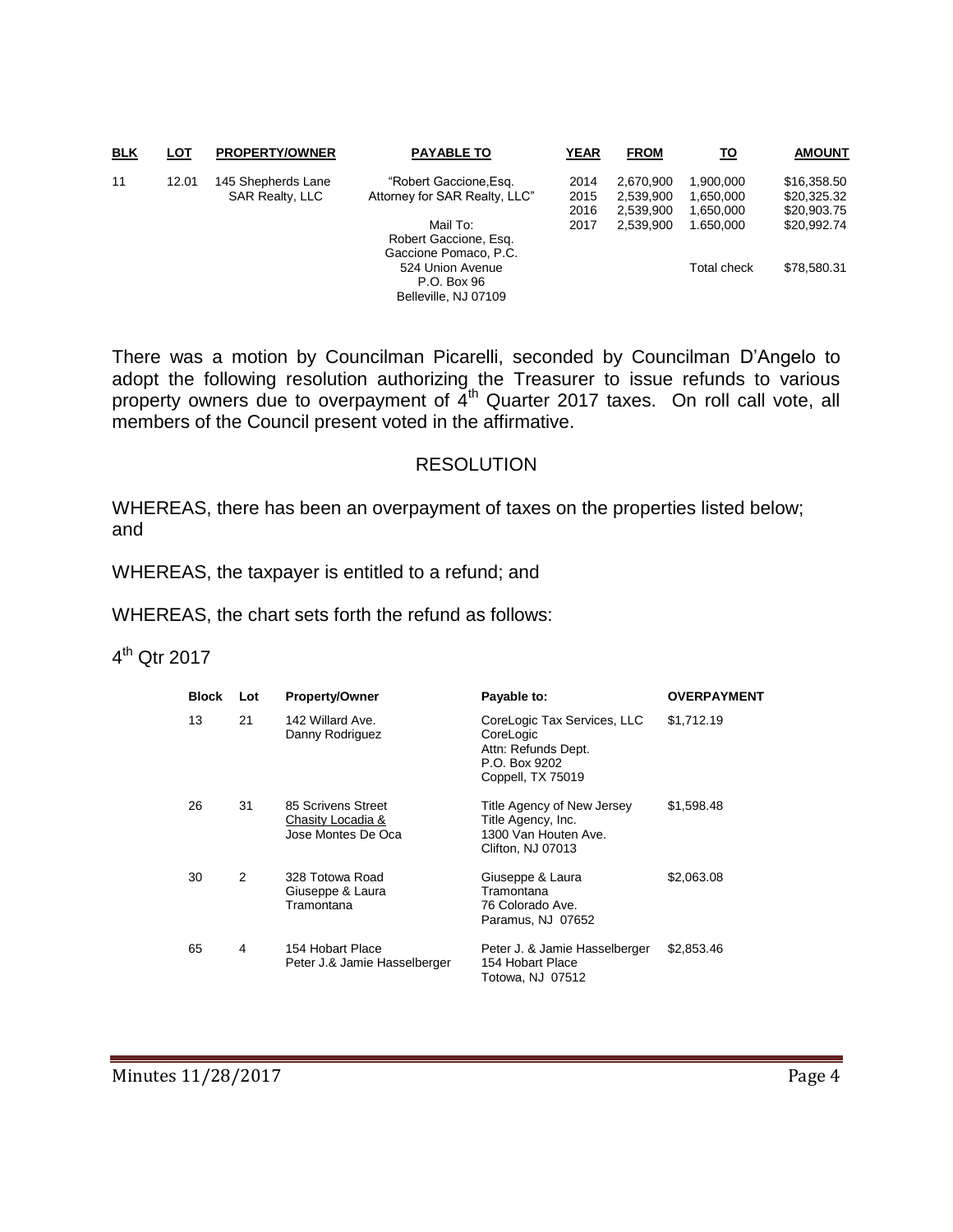NOW, THEREFORE, BE IT RESOLVED, that the overpayment shall be refunded to the taxpayer, as stated above, and the Treasurer is authorized to issue separate checks for the refunds, which shall be paid to the stated property owner or taxing authority.

There was a motion by Councilman Picarelli, seconded by Councilman D'Angelo to adopt the following resolution to effectuate the redemption of Tax Sale Certificate #17- 00001 for 23 Liberty Ridge Trail, Block 74.03, Lot 26. On roll call vote, all members of the Council present voted in the affirmative.

## RESOLUTION

Certificate of Sale #17-00001 Block: 74.03, Lot: 26

Property: 23 Liberty Ridge Trail, Totowa, New Jersey Owner: Debra R. Pavone

WHEREAS, at the Municipal Tax Sale on October 26, 2017, a lien was sold on Block 74.03, Lot 26; and

WHEREAS, this lien known as Tax Sale Certificate #17-00001, was sold to US Bank Cust BV002 Trst & Crdtrs for a 0% redemption fee and a premium of \$90,100; and

WHEREAS, Attorney Scott M. Itzkowitz, on behalf of the owner of the property, Debra R. Pavone has effected redemption of Certificate #17-00001 in the amount of \$19,791.73 as of 11/28/17.

NOW, THEREFORE, BE IT RESOLVED, that the Mayor and Council authorize the Treasurer to issue a check in the amount of \$19,791.73 payable to US Bank Cust BV002 Trst & Crdtrs for the redemption of Tax Sale Certificate #17-00001.

BE IT FURTHER RESOLVED that the Mayor and Council authorize the Treasurer to issue a check in the amount of \$90,100 (premium) to the aforementioned Lien Holder.

There was a motion by Councilman Picarelli, seconded by Councilman D'Angelo to adopt the following Resolution Authorizing Cancellation Of Outstanding Checks. On roll call vote, all members of the Council present voted in the affirmative.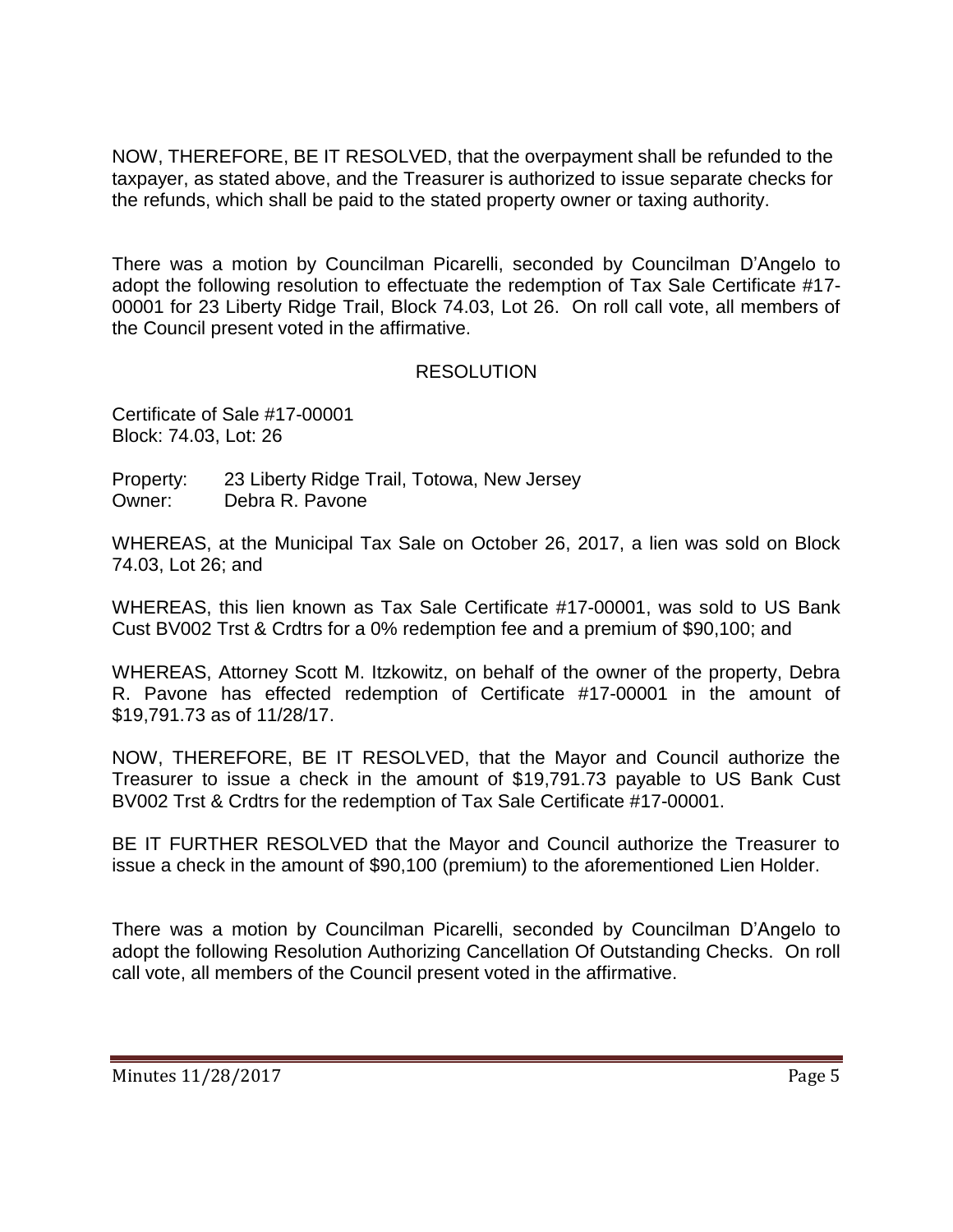# RESOLUTION NO. 119-2017

# RESOLUTION AUTHORIZING CANCELLATION OF OUTSTANDING CHECKS

WHEREAS, there exists various, old, outstanding checks on the bank reconciliations of the General and Net Payroll bank accounts; and

WHEREAS, the old, outstanding checks have been investigated by the Chief Financial Officer/Treasurer and it has been determined that these old, outstanding checks should be cancelled.

NOW, THEREFORE, BE IT RESOVLED, by the Governing Body of the Borough of Totowa that the following old, outstanding checks in the amount of \$4,615.58 in the General and Net Payroll bank accounts be and the same are hereby cancelled.

| <b>Bank Account</b>                    | Amount<br>Cancelled      |  |  |
|----------------------------------------|--------------------------|--|--|
| General Account<br>Net Payroll Account | \$2,974.05<br>\$1,641.53 |  |  |
|                                        | $$4,615.58$ (A)          |  |  |

(A) A detailed listing of the outstanding checks to be cancelled will be retained on file in the Office of the Borough Clerk.

COMMITTEE ON PUBLIC SAFETY:

There was no report.

COMMITTEE ON PUBLIC WORKS:

There was no report.

Minutes 11/28/2017 Page 6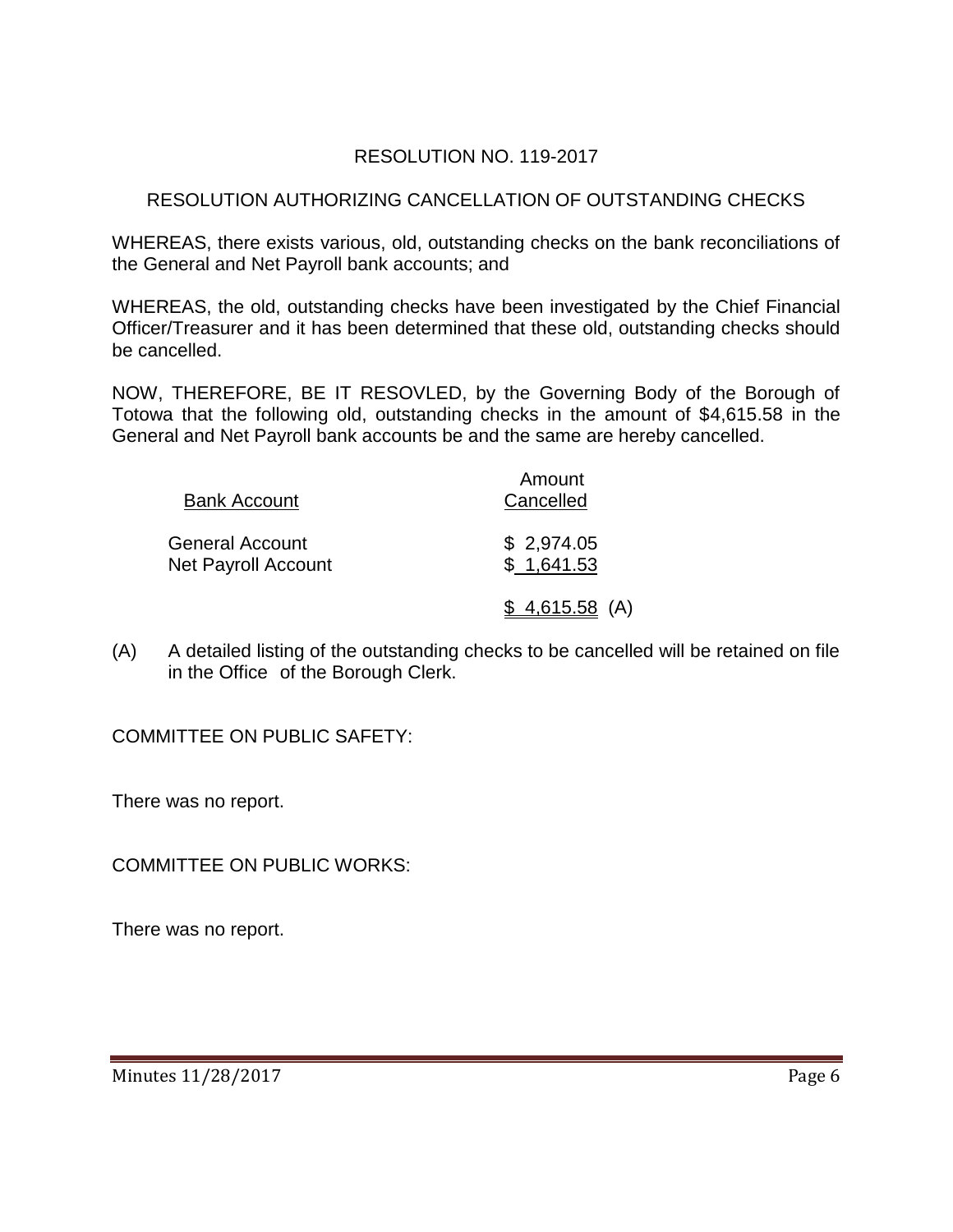## COMMITTEE ON ENGINEERING & PUBLIC PROPERTY:

There was a motion by Councilwoman Fontanella, seconded by Councilwoman Andriani to adopt the following Resolution Authorizing The Repair And Re-glazing Of Wall Tiles At The Borough Of Totowa Municipal Complex. On roll call vote, all members of the Council present voted in the affirmative.

## RESOLUTION NO. 120-2017

## RESOLUTION AUTHORIZING THE REPAIR AND RE-GLAZING OF WALL TILES AT THE BOROUGH OF TOTOWA MUNICIPAL COMPLEX

WHEREAS, the Superintendent for the Borough of Totowa Department of Public Works ("DPW") had recommended that the existing wall tiles at the Borough of Totowa Municipal Complex be repaired and re-glazed; and

WHEREAS, the Mayor and Council of the Borough of Totowa desire to repair the cracked wall tiles at the Borough of Totowa Municipal Complex; and

WHEREAS, the DPW Superintendent did solicit proposals for the repair and re-glazing of the wall tiles at the Borough of Totowa Municipal Complex; and

WHEREAS, Top Finish Reglazing LLC, 8 Knollwood Road, Totowa, New Jersey 07512 submitted a quote for the repair, regrouting and re-glazing of wall tiles for the sum on \$14,500.00, a copy of which is on file in the office of the Borough of Totowa Municipal Clerk; and

WHEREAS, the Mayor and Council of the Borough of Totowa desire to authorize this repair and all related services; and

WHEREAS, pursuant to the applicable New Jersey State laws, this repair may be authorized without public bidding.

NOW, THEREFORE, BE IT RESOLVED, that the Mayor and Council of the Borough of Totowa do hereby accept the proposal of Top Finish Reglazing LLC for the repair and re-glazing of the wall tiles at the Borough of Totowa Municipal Complex for the sum of \$14,500.00.

BE IT FURTHER RESOLVED, that the Mayor and Council of the Borough of Totowa do hereby authorize Top Finish Reglazing LLC to perform the professional services as set forth in their proposal.